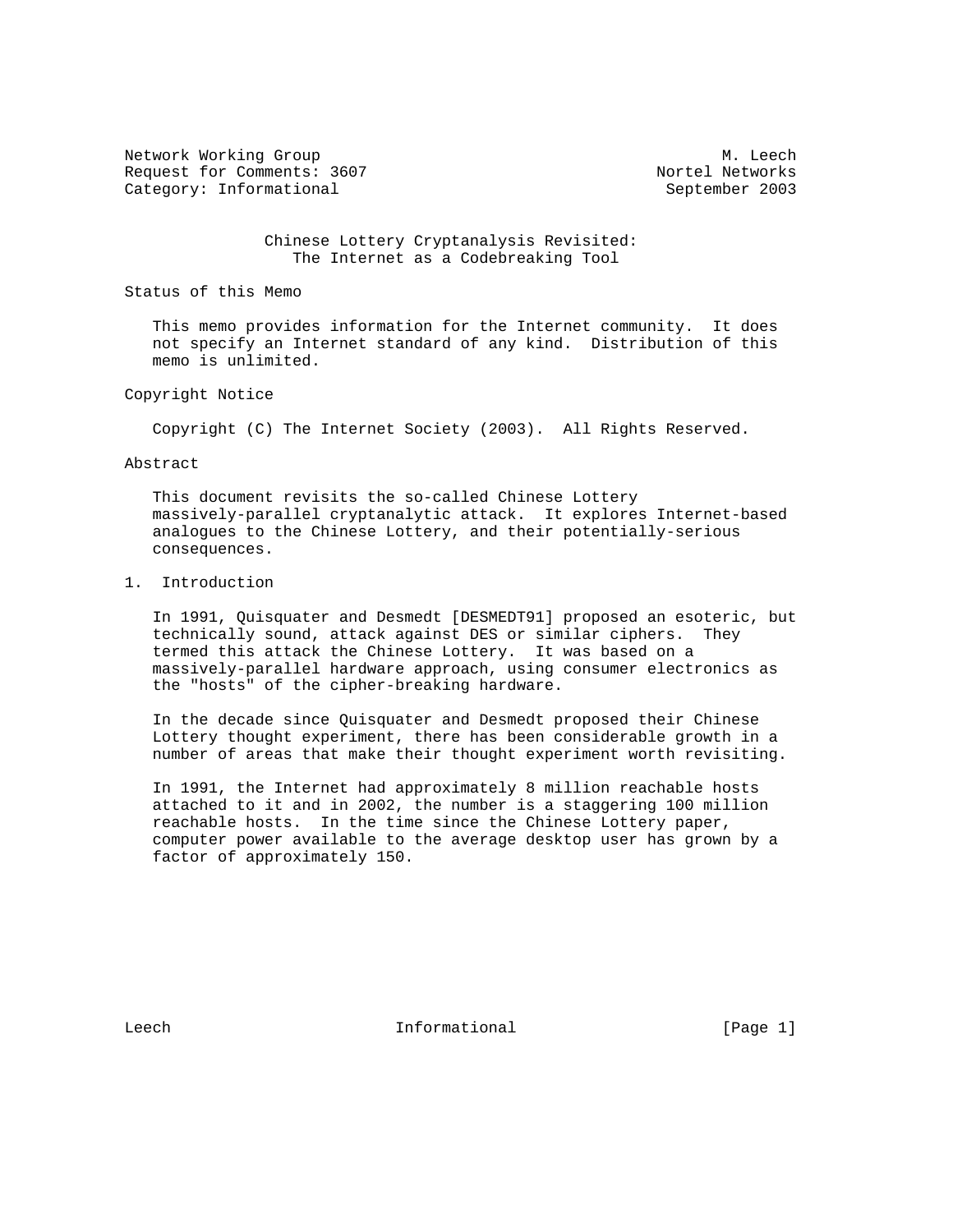### 2. Dangerous Synergy

 The combined growth of the Internet, and the unstoppable march of Moore's Law have combined to create a dangerous potential for brute-force cryptanalysis of existing crypto systems.

 In the last few years, several widescsale attacks by so-called Internet Worms [SPAFF91] have successfully compromised and infected surprisingly-large numbers of Internet-attached hosts. In 2001, The Cooperative Association for Internet Data Analysis [CAIDA2001] reported that the Code Red v2 worm was able to infect over 350,000 hosts in its first 14 hours of operation. The payload of the Code Red worm was mischief: the defacement of the host website with a political message. It was bold, brash, and drew attention to itself nearly immediately.

 Consider for a moment, an Internet worm with a darker and ultimately more dangerous purpose: to brute-force cryptanalyse a message, in order to determine the key used with that message. In order for the worm to be successful, it must avoid detection for long enough to build up a significant level of infected systems, in order to have enough aggregate CPU cycles to complete the cryptanalysis. Furthermore, our worm would need to avoid detection for long enough for the cracked key to be useful to the owners of the worm. Recent research [USEN2002] on stealthy worms paints a very dark picture indeed.

 Even after such a worm is detected it would be nearly impossible to tell whose key the worm was attacking. Any realistic attack payload will have one or two pieces of ciphertext, and some known plaintext, or probable-plaintext characteristics associated with it; hardly enough data to determine the likely victim.

3. Winner phone home

 When a given instance of the worm determines the key, it needs to contact the originator in order to give them the key. It has to do this in such a way as to minimize the probability that the originator will get caught.

 One such technique would be for the worm to public-key encrypt the key, under the public key(s) of the originator(s), and place this in some innocuous spot on the website of the compromised host. The worm could also back-propagate so that a number of compromised websites in the topological neighborhood of the worm will also contain the data. The file containing the key would be identified with some unique keyword which the originators occasionally look for using Internet

Leech Informational [Page 2]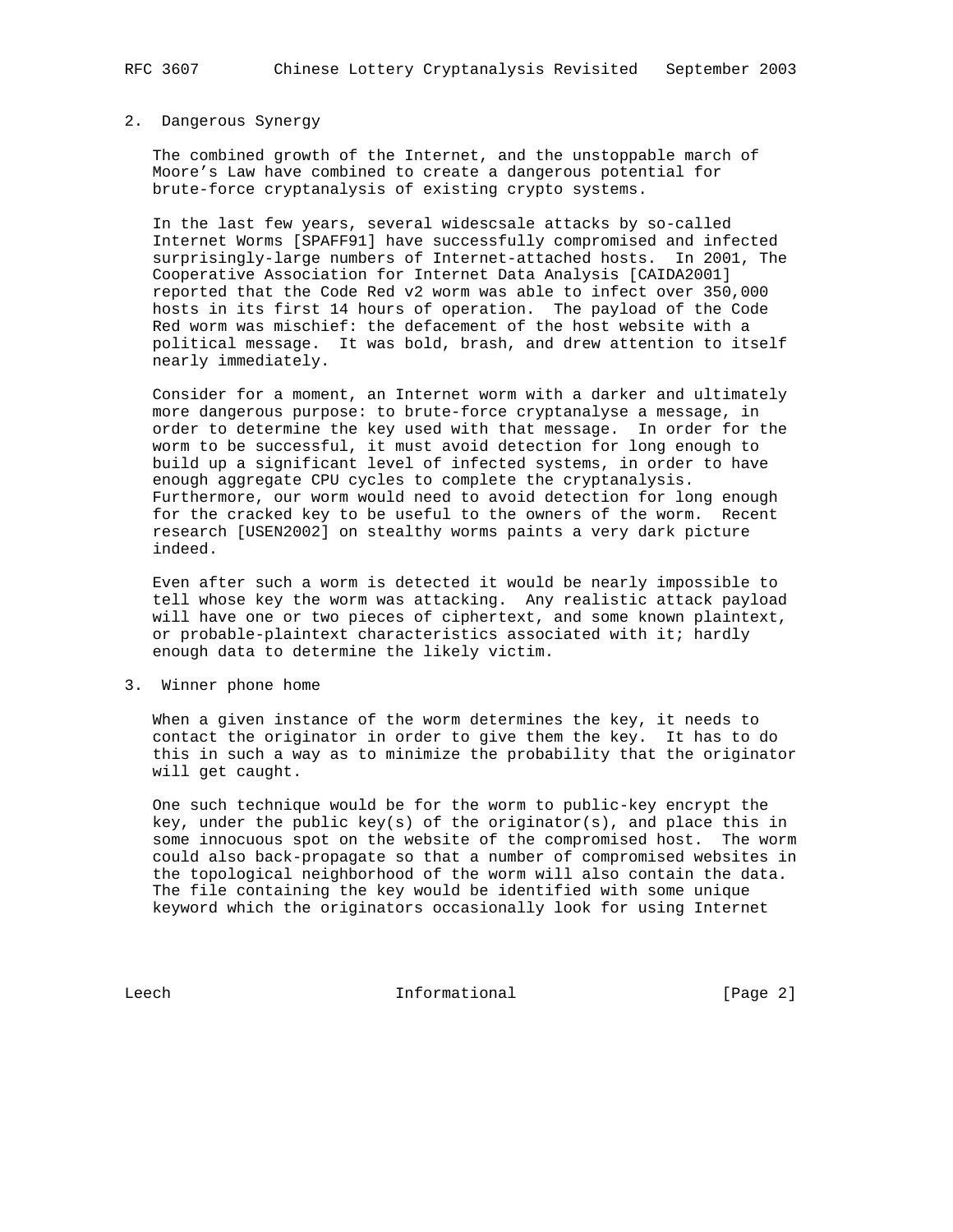search engines. The worm could make the process more efficient by using the "keyword registry" services of various Internet search engines.

 Another approach would be to post a (possibly PGP-encrypted) message to several newsgroups, through an anonymous posting service. Similarly, Internet "chat" services like IRC could be used; indeed there's an emerging tradition of using IRC and similar services for real-time, anonymous, control of worms and viruses.

 Any of these methods can be used both to allow the "winning" worm instance to send results and for the originator to send new work for the amassed army of compromised systems.

4. Evaluating the threat

 Both Internet growth and CPU performance follow a reasonably predictable doubling interval. Performance of computing hardware appears to still be following Moore's Law, in which performance doubles every 1.5 years. Internet growth appears to be following a doubling period of 3 years.

 By establishing a common epoch for both performance and Internet growth, we can easily determine the likely attack time for any given year, based on a purely arithmetic approach.

 A simplifying assumption is that it is indeed possible to construct a suitably-stealthy worm and that it can achieve a steady-state infection of about 0.5% of all attached hosts on the Internet.

 In 1995, J. Touch, at ISI, published a detailed performance analysis of MD5 [RFC1810]. At that time MD5 software performance peaked at 87mbits/second, or an equivalent of 170,000 single-block MD5 operations per second. In the same year, peak DES performance was about 50,000 setkey/encrypt operations per second.

 In 1995, the Internet had about 20,000,000 attached hosts. In 2002, there are a staggering 100,000,000 attached hosts.

 A simple C program, given in Appendix A can be used to predict the performance of our hypothetical worm for any given year. Running this program for 2002 gives:

 Year of estimate: 2002 For a total number of infected hosts of 503968 aggregate performance: MD5 9.79e+11/sec DES 2.88e+11/sec DES could be cracked in about 1.45 days

Leech **Informational** [Page 3]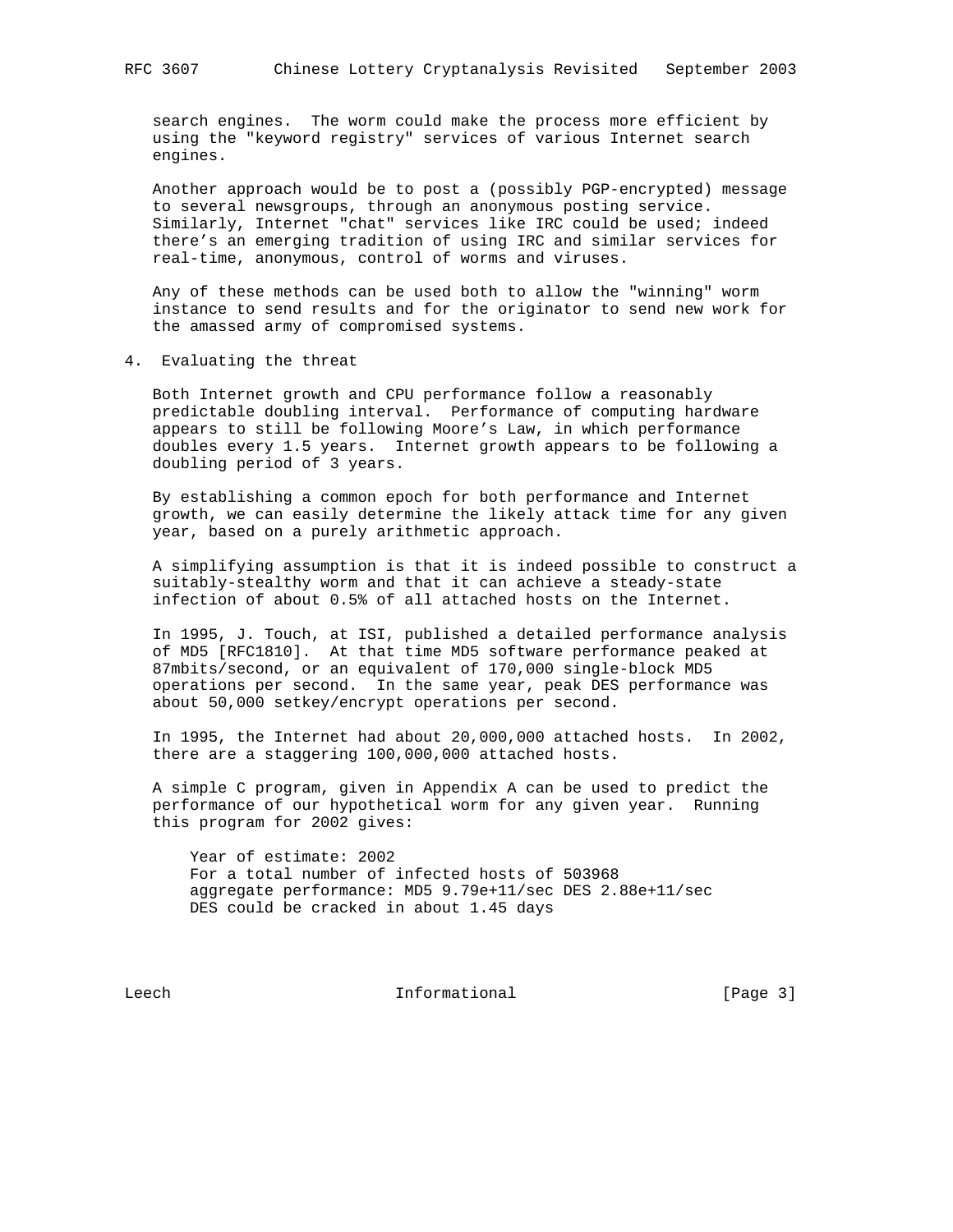DES with 8 character passwords could be cracked in 16.29 minutes MD5 with 64-bit keys could be cracked in about 218.04 days MD5 with 8 character passwords could be cracked in 4.79 minutes

 The numbers given above suggest that an undetected attack against MD5, for a reasonable key length, isn't likely in 2002. A successful attack against DES, however, appears to be a near-certainty.

# 5. Security Considerations

 DES has been shown to be weak in the recent past. The success of the EFF machine, described in [EFF98] shows how a massively-parallel hardware effort can succeed relatively economically. That this level of brute-force cryptanalytic strength could be made available without custom hardware is a sobering thought. It is clear that DES needs to be abandoned; in favor of either 3DES or the newer AES [FIPS197].

 The picture for MD5 (when used in simple MAC constructions) is much brighter. For short messages long keys with MD5 are effectively free, computationally, so it makes sense to use the longest architecturally-practical key lengths with MD5.

 Operating system software is becoming more complex and the perpetrators of Internet Worms, Viruses, Trojan Horses, and other malware, are becoming more sophisticated. While their aim has largely been widescale vandalism, it seems reasonable to assume that their methods could be turned to a more focussed and perhaps more sinister activity.

 As of February 2003, at least one worm, known as W32/Opaserv.A has a payload designed to implement a distributed DES cracker.

6. Acknowledgements

 John Morris, of Nortel IS, contributed the idea of anonymous newsgroup posting.

Leech **Informational** [Page 4]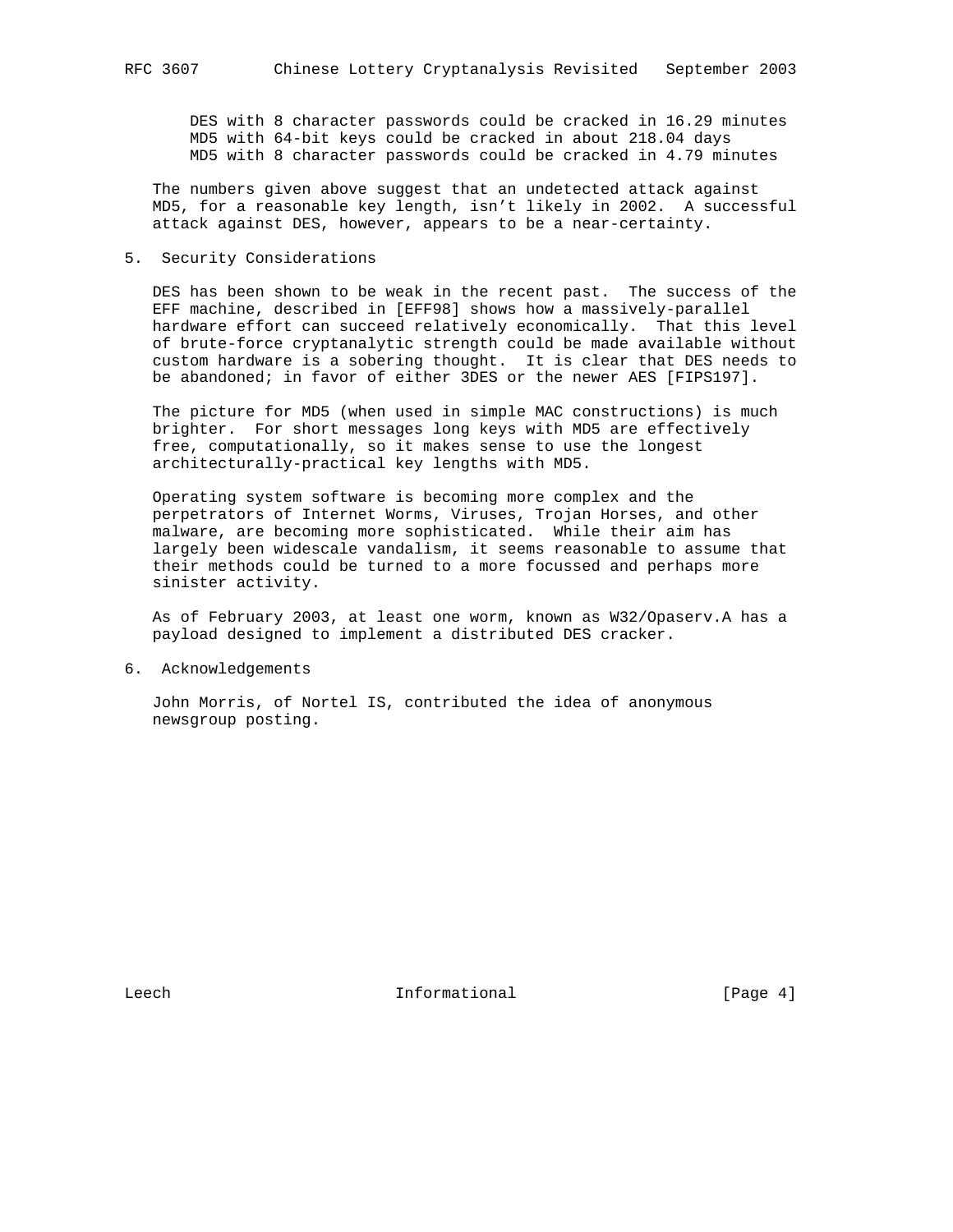```
Appendix A: Source Code
```

```
 /*
    * This program calculates the performance of a hypothetical
      "Chinese Lottery" brute-force cryptanalysis worm, based on
     * the current date, estimates of Internet growth rate and
    * Moores Law.
 *
    */ #include <stdio.h> #include <math.h> /*
    * EPOCH for the calculations
    */ #define EPOCH 1995.0 /*
     * Size of the Internet (ca 1995)
    */ #define INTERNET_SIZE 20000000.0
    /*
    * Software MD5 performance (ca 1995)
    */ #define MD5PERF 170000.0
    /*
    * Software DES performance (ca 1995)
    */ #define DESPERF 50000.0
  main (argc, argv) int argc; char **argv; {
        double yeardiff;
        double cryptoperf, multiplier;
        double cracktime;
       yeardiff = (double)atoi(argv[1]) - EPOCH; /*
         * Moores Law performance double interval is 1.5 years
         */
       cryptoperf = yeardiff / 1.5;
       cryptoperf = pow(2.0, cryptoperf); /*
         * Some fuzz here--not all hosts will be the fastest available
         */
        cryptoperf *= 0.450;
         /*
         * Internet size doubling interval is every 3 years
         */
        multiplier = yeardiff / 3.0;
       multiplier = pow(2.0, multiplier); multiplier *= (INTERNET_SIZE*0.0050);
        fprintf (stderr, "Year of estimate: %d\n", atoi(argv[1]));
```
Leech **Informational Informational** [Page 5]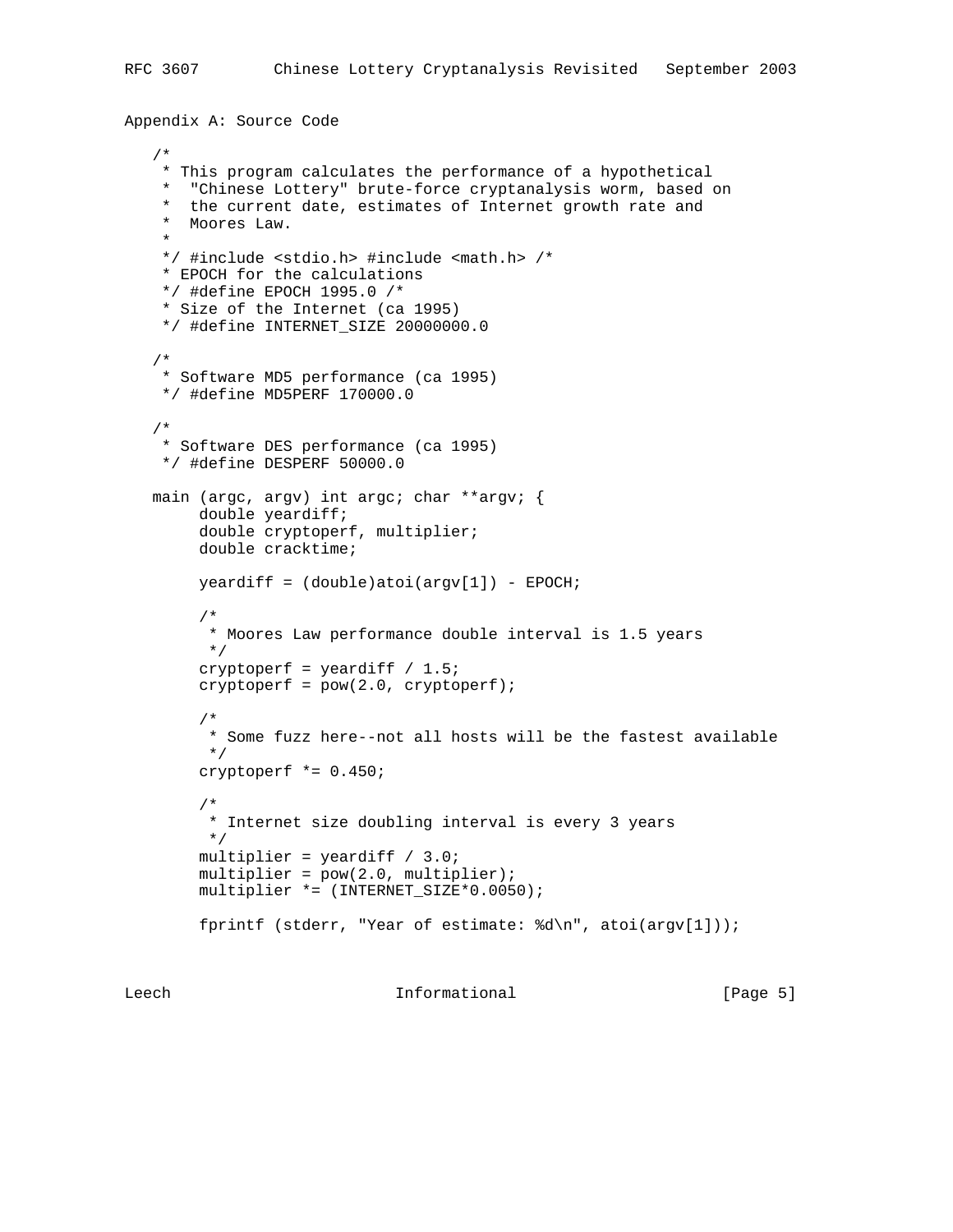```
 fprintf (stdout, "For a total number of infected hosts of %d\n",
       (int)multiplier);
 fprintf (stdout, "aggregate performance: MD5 %5.2e/sec DES
      %5.2e/sec\n",
      MD5PERF*cryptoperf*multiplier,
      DESPERF*cryptoperf*multiplier);
cracktime = pow(2.0, 55.0);
 cracktime /= (DESPERF*cryptoperf*multiplier);
 fprintf (stdout,
      "DES could be cracked in about %3.2lf days\n",
      cracktime/86400.0);
cracktime = pow(2.0, 8.0*6.0); cracktime /= (DESPERF*cryptoperf*multiplier);
 fprintf (stdout,
      "DES with 8 character passwords could be cracked in
      %3.2lf minutes\n",cracktime/60);
cracktime = pow(2.0, 64.0);
 cracktime /= (MD5PERF*cryptoperf*multiplier);
 fprintf (stdout,
      "MD5 with 64-bit keys could be cracked in about
      %3.2lf days\n", cracktime/86400.0);
cracktime = pow(2.0, 8.0*6.0);
 cracktime /= (MD5PERF*cryptoperf*multiplier);
 fprintf (stdout,
      "MD5 with 8 character passwords could be cracked in
      %3.2lf minutes\n", cracktime/60); }
```
Leech **Informational** [Page 6]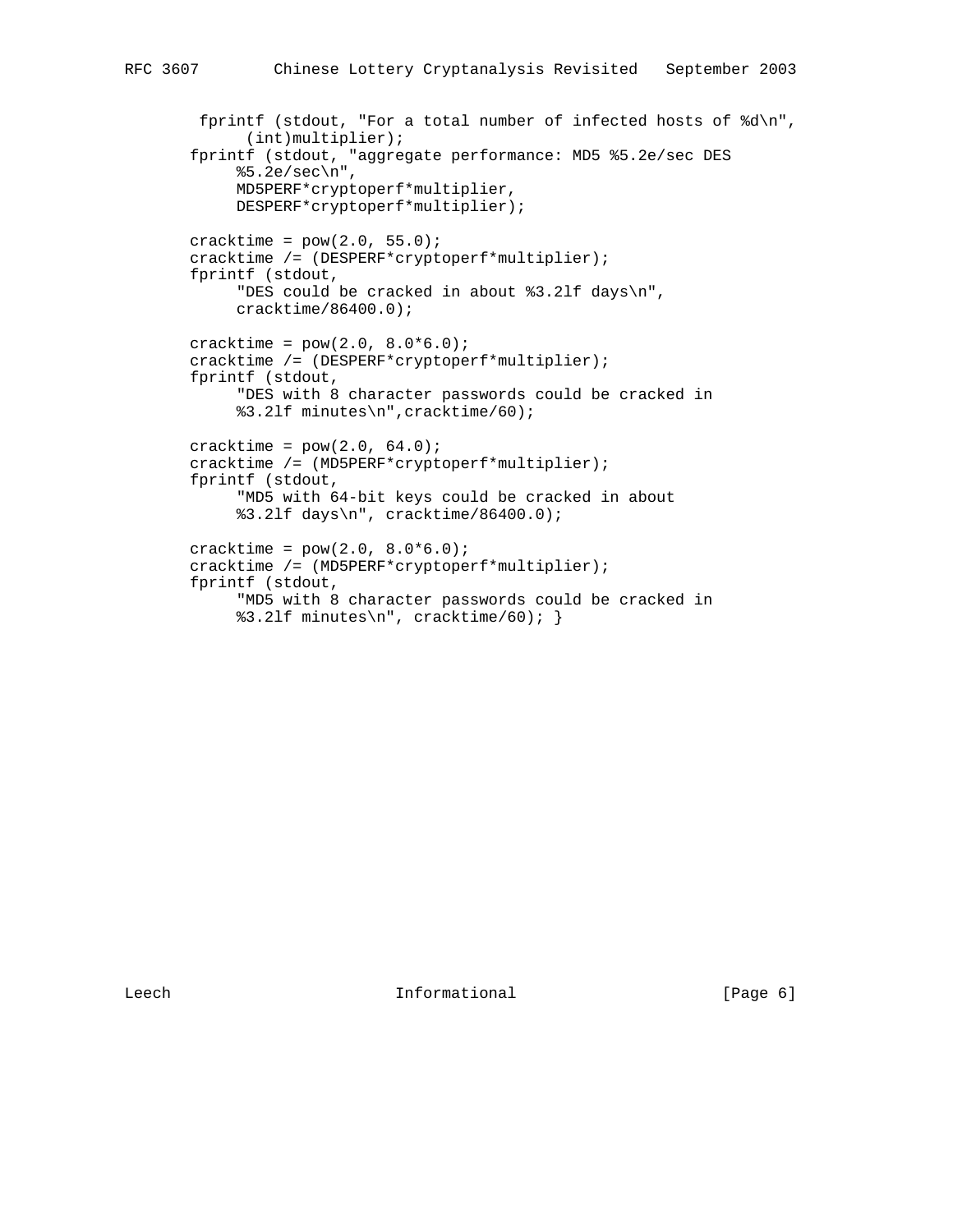Normative References

- [DESMEDT91] "Chinese Lotto as an Exhaustive Code-Breaking Machine". J. Quisquater, Y. Desmedt, Computer, v. 24, n. 11, Nov 1991, pp. 14-22.
- [RFC1810] Touch, J., "Report on MD5 Performance", RFC 1810, June 1995.
- [EFF98] "Cracking DES: Secrets of Encryption Research, Wiretap Politics & Chip Design", Electronic Frontier Foundation, 1998.
- [CAIDA2001] "CAIDA Analysis of Code Red" http://www.caida.org/analysis/security/code-red/
- [SPAFF91] "The Internet Worm Program: An Analysis", Eugene Spafford, 1991.
- [FIPS197] "Advanced Encryption Standard", US FIPS197, November, 2001.
- [USEN2002] "How to 0wn the Internet in Your Spare Time", Proc. 11th Usenix Security Symposium, 2002.

Author's Address

 Marcus D. Leech Nortel Networks P.O. Box 3511, Station C Ottawa, ON Canada, K1Y 4H7

 Phone: +1 613-763-9145 EMail: mleech@nortelnetworks.com

Leech **Informational** [Page 7]